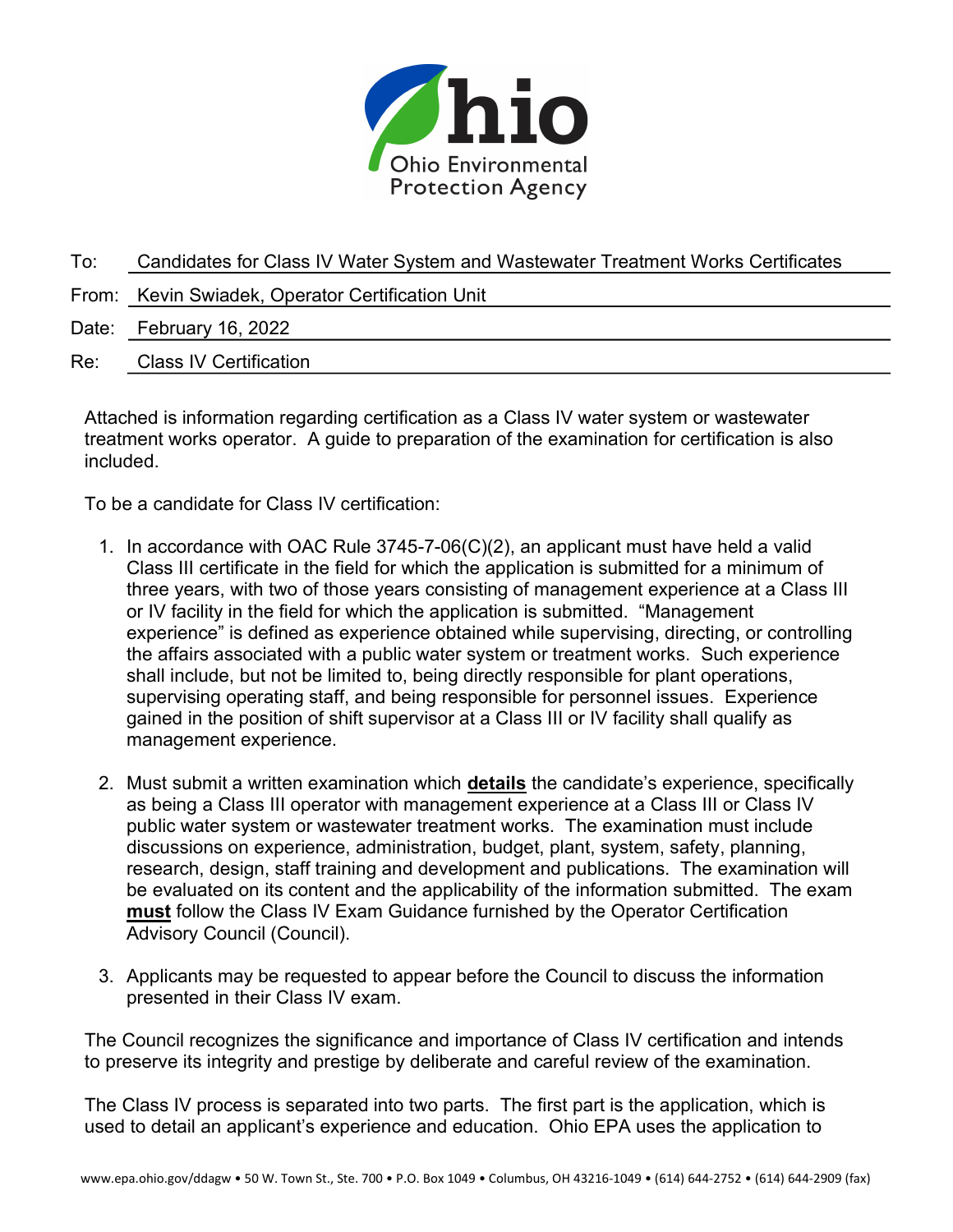determine the applicant's eligibility to take the Class IV examination. The electronic application shall be submitted through the Ohio EPA eBusiness Center (eBiz). The examination fee is \$145 and can be paid online with credit card or electronic check or mailed in with a paper check or money order. Paying electronically is the fastest and easiest method to pay the application fee. Once you have completed the application in eBiz you will be required to print and submit a copy of an application signed by you and your supervisor. The application should be emailed with an official table of organization with individual names, signed by your immediate supervisor and your position description to opcert@epa.ohio.gov. Make checks, or money orders, payable to "Treasurer, State of Ohio" and mail to Ohio EPA, Office of Fiscal Administration, P.O. Box 1049, Columbus, Ohio 43216-1049. All fees are non-refundable.

The second part is the written examination as described in this document. An applicant must be approved to take the examination before submitting the examination.

Please note this exam and guidance document contains several clarifications in the information to be submitted as compared to previous guidance. Please review these instructions carefully and make sure you address each area in detail. The information requested herein serves as the basis for the Council to decide as to whether the applicant meets the eligibility requirements under Ohio Administrative Code (OAC) Rule 3745-7-06. Therefore, you must provide all the requested information in order for your application and examination to be considered.

Applicants should also review Rule 3745-7 entitled "Water Supply Works and Wastewater Works Personnel". A copy of this rule may be obtained from the web page at https://epa.ohio.gov/divisions-and-offices/drinking-and-ground-waters/certified-operators or by contacting the Certification Unit at (614) 644-2752.

PLEASE NOTE: Your exam should not include lengthy descriptions prepared by others, such as facility plans, annual reports, engineering reports, etc. The exam must be in your own words, concise and address all the above issues. All exams should be carefully proofread for spelling, grammatical and sentence structure errors prior to submittal. It is recommended that you have both industry professionals and individuals outside the industry proofread your examination.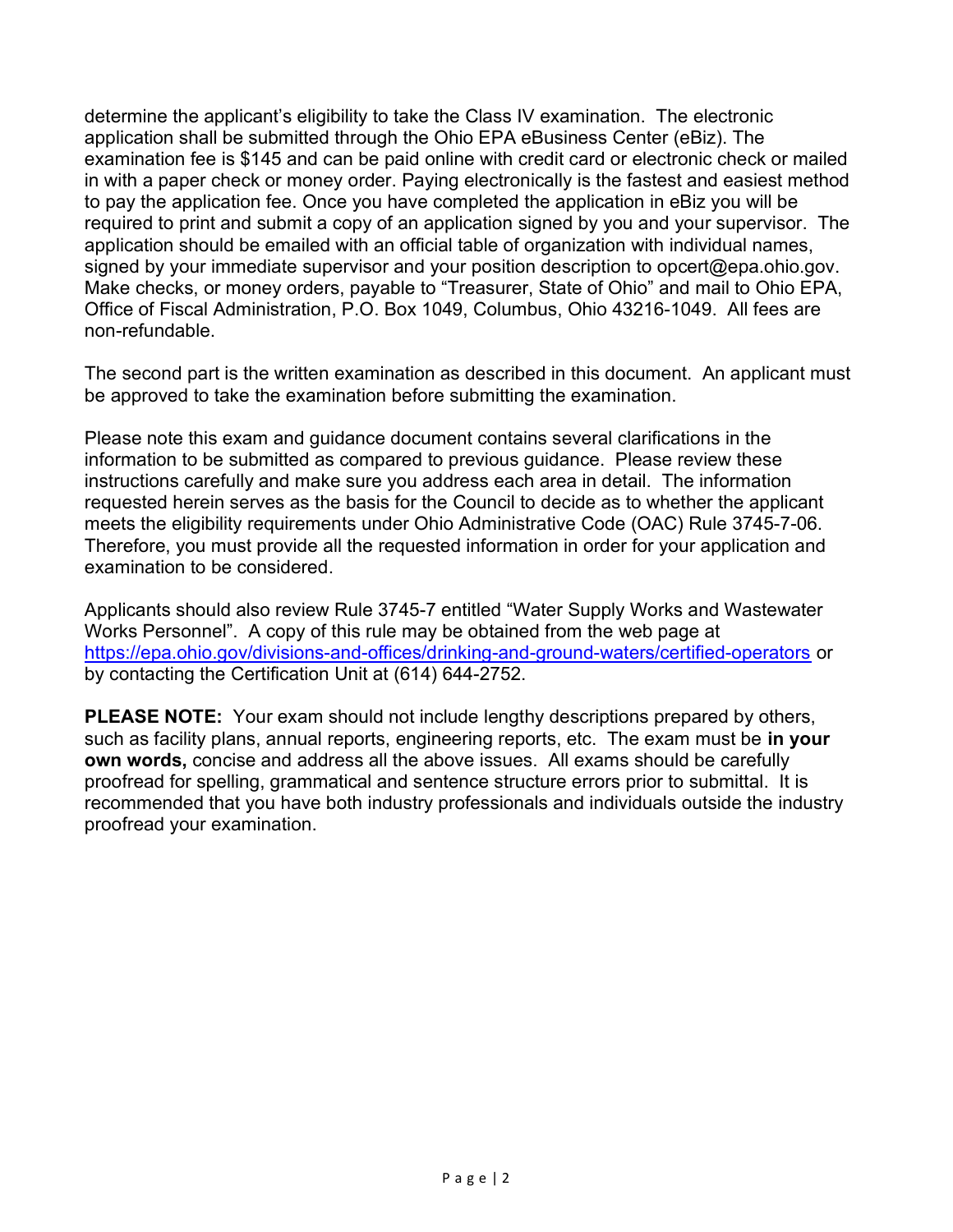# Ohio EPA CLASS IV EXAM AND GUIDANCE

Submit the following exam electronically to opcert@epa.ohio.gov. All pages of your exam must be numbered and each of the twelve sections should be separated. If the document is too large to send as an attachment, you may email the Operator Certification Unit for instructions on submitting a large attachment. Please do not send multiple files, or individual sections of your exam. Your exam will be returned by the Operator Certification Unit if your exam is submitted in multiple files. All information included in your Class IV examination shall be written in your words. The use of material written by other individuals is prohibited.

## 1. EXPERIENCE:

Describe in detail your water and wastewater treatment experience, following the format specified below:

 From To (Month/Year) (Month/Year) Name of Plant Job Title Immediate Supervisor

Describe your duties and give dates of promotions. (Do not attach formal position/job descriptions; provide a detailed explanation of your job duties in your own words.) Describe related experience which may be relevant. Your entire experience in the water or wastewater treatment field should be covered. (This might include past jobs, training, schooling or volunteer experiences. Include skills acquired and licenses/certifications obtained.)

## 2. ADMINISTRATION:

Provide details of your administrative experience. Discuss how many people are working at your facility. Explain their duties and responsibilities. (Explain employees' job duties; do not attach position/job descriptions.) Discuss the manner in which you supervise their daily activities. (Describe and discuss how you: assign duties and responsibilities; provide feedback to your employees on performance; ensure that information is exchanged between you and other staff and shifts; including units that do not directly report to you, motivate employees including financial and non-financial incentives.) Provide an applicable table of organization for the system with individual names and job titles, including upper management not in the treatment plant (ie. mayor, council, board of directors, etc.). All positions at your facility should be discussed. Be sure to include discussion on how laboratory, maintenance, pretreatment, and operational duties are completed.

## 3. BUDGET:

Provide a copy of the most recent budget for the plant(s) upon which your experience is based. Describe and discuss the budget preparation process and your personal involvement. (Explain the various steps of the budgeting process; how budget amounts are developed; who is responsible for submitting what information; who reviews and approves the budget at each step in the process. Discuss the purchasing processes. Discuss any long-term budgeting processes, such as capital improvement budgeting and 2, 5, or 10 year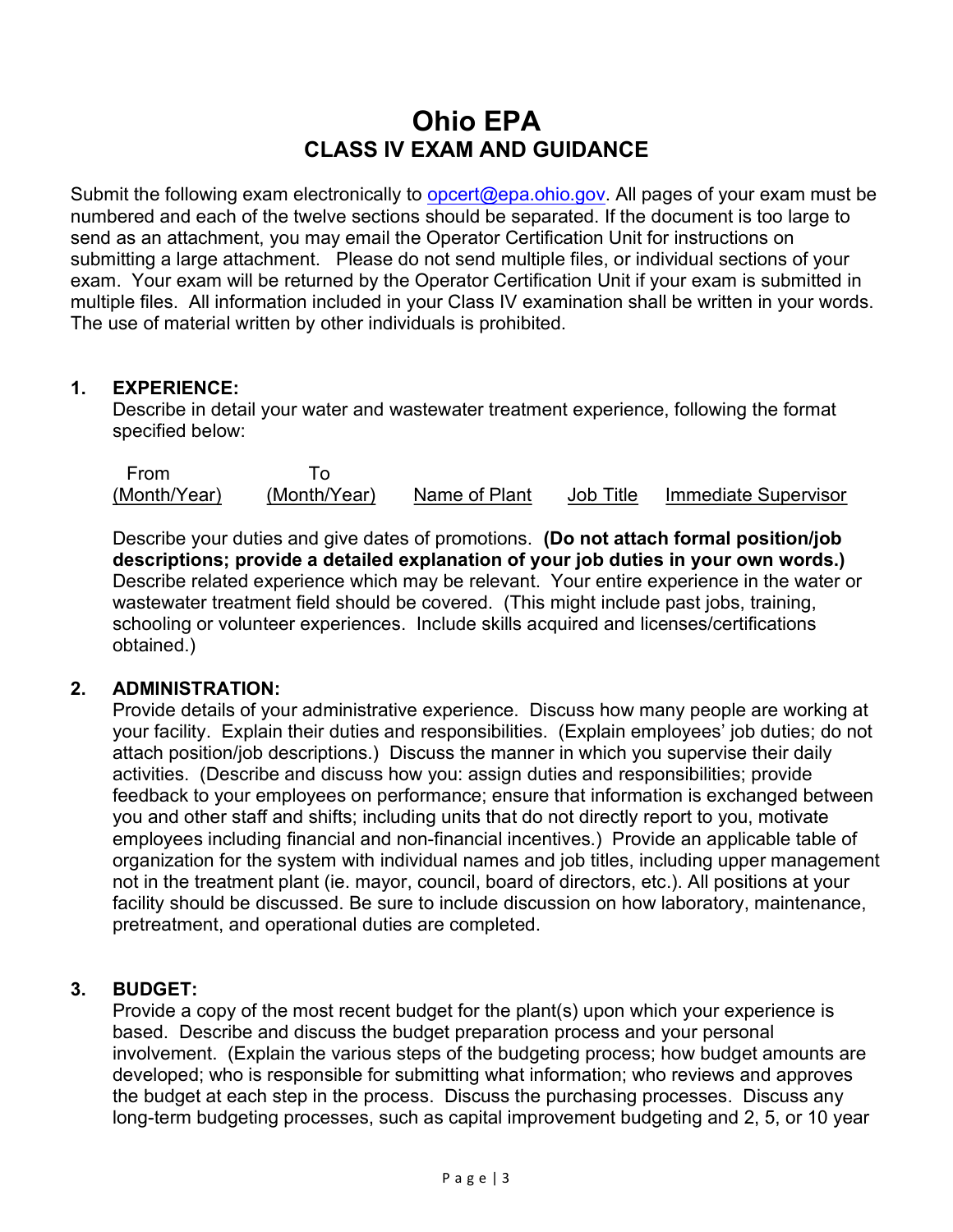budget forecasting.) Discuss how expenditures are tracked. It is not necessary to submit voluminous supporting material (for example, copies of purchase orders, budget status reports, vendor lists, etc.). Discuss how emergency purchases are made, including spending limits. Provide a brief explanation of budget accounts, how they are developed and how you prioritize expenditures from year to year.

## 4. PLANT:

## Drinking Water:

Describe and discuss all treatment process units and compare their operation with respect to design vs. actual performance (include raw water supply, recycled streams, etc.). Provide data on approved rates vs. what you actually run the unit daily). If there is degradation in performance which affects the operation of any unit, discuss what caused the degradation and how you are dealing with the loss in performance. Include a discussion of specific water quality/operational goals and plant performance relative to those goals. (For example, operational parameters such as settled water turbidity or what determines when a filter is backwashed, finished water quality goals, etc.) Discuss how the plant was designed to operate, how it is currently operating, how you would like the plant to operate and your greatest challenges in meeting your water quality and operational goals. Describe what information is utilized and how this information is gathered to make treatment chemical dosage adjustments and how these adjustments are determined and made (manually or automatic). Describe any current or future need for operational and mechanical improvements or concerns about water quality or quantity. Describe and discuss residuals reuse/disposal practices. (Include the operation of the liquid and solids handling processes and compliance with pertinent permits or regulations.) Provide a flow diagram and a 12-month summary of actual operating data (i.e. monthly averages and/or ranges of data such as pumping, chemical doses, treatment parameters, raw and finished water quality, etc.). Do not include copies of monthly operating reports. Provide any additional information relative to the plant and its performance which may be pertinent. Provide a detailed discussion on filter operation, along with filter media specifications. Discuss your SCADA system in detail and who maintains it. Discuss your backup power situation and protocols. Provide generator specifications. Summarize your contingency plan and discuss your biggest concerns. Summarize your current year monitoring schedule. Summarize, if applicable, any NPDES permits/requirements. Provide a discussion on the plant's source water. Provide specifics on size (area), capacities, pollution sources, SWAP, etc. Lastly, discuss your facility's cybersecurity protocol as it relates to your automated plant processes and SCADA. Discuss any trainings or programs that are in place for the employees related to cybersecurity.

## Wastewater:

Describe and discuss all treatment process units and compare their operation with respect to design vs. actual hydraulic and organic loadings. Discuss and compare how the plant was designed to operate and how it is currently operating. (The discussion should include process control methodologies and any additional loadings such as I & I flows, industrial,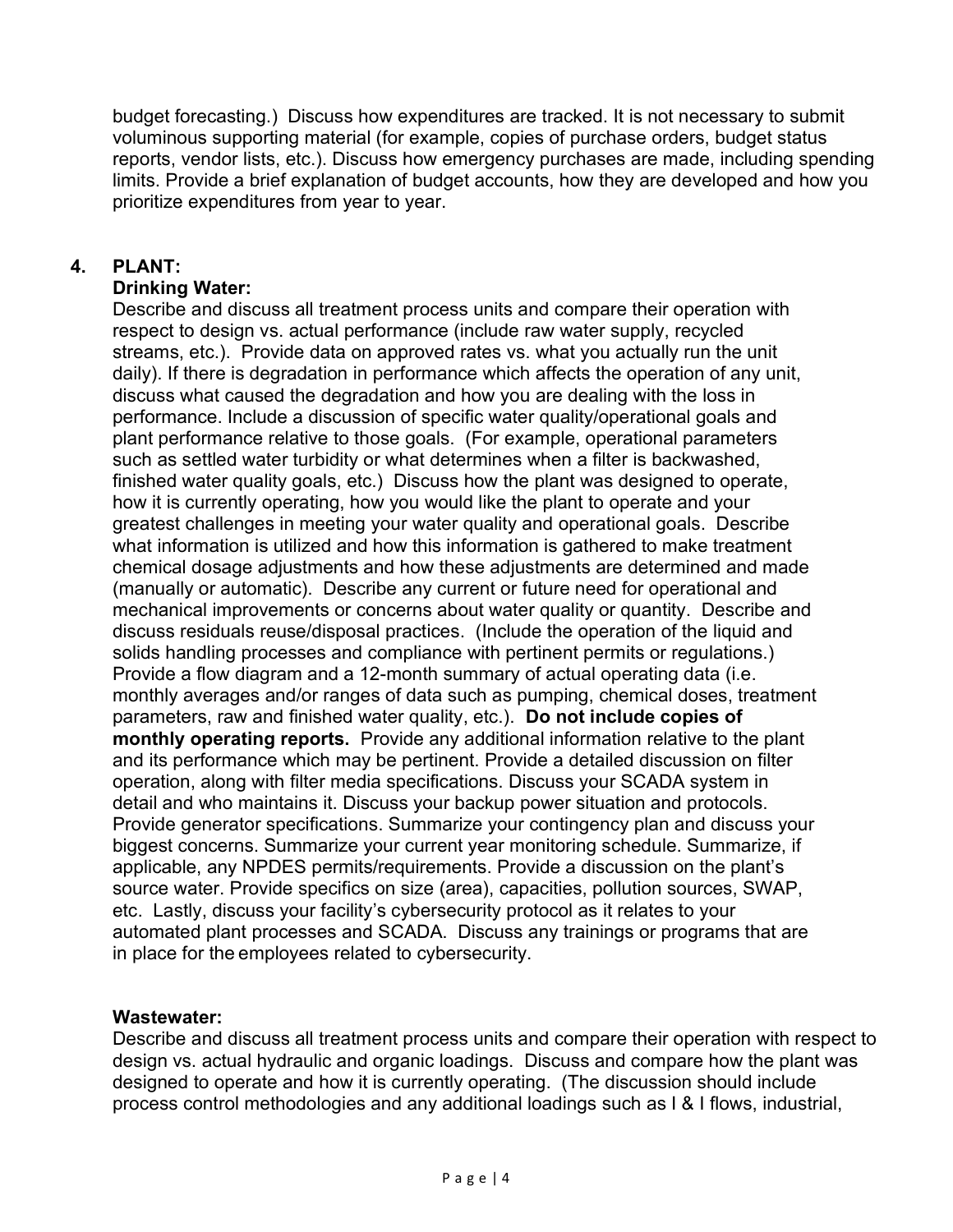septage, leachate, side streams, etc.) Discuss how you would like the plant to operate and your greatest challenges in meeting your effluent permit limits and operational goals.

Describe any need for operational or mechanical improvements. Describe and discuss the effects (including biological, chemical, or physical impacts) of the effluent discharge on receiving waters. Describe and discuss the residuals reuse/disposal practices (include the operation of the liquid and solids handling processes and a discussion on compliance with pertinent Ohio Administrative Code requirements). Provide a plant flow diagram that clearly shows the path of the wet stream, the solids stream, and any side streams. Provide a summary, by month, for the last 12 months of actual operating data [This should include items such as the monthly averages of: plan flows, process control flow rates and solids concentrations, chemical doses, % removals, sludge volume index (SVI), mean cell residence time (MCRT), settleable solids, influent, and effluent quality, etc.]. Provide a discussion on the data, including discussion on any values that do not meet your operational targets or permit requirements. Do not include copies of monthly operating reports. Provide any additional information relative to the plant and its performance which may be pertinent. Provide a plant flow diagram that clearly shows the path of the wet stream, the solids stream, and any side stream. Provide a discussion on the data, including discussion on any values that do not meet your operational targets or permit requirements. Lastly, discuss your facility's cybersecurity protocol as it relates to your automated plant processes and SCADA. Discuss any trainings or programs that are in place for the employees.

# 5. DISTRIBUTION OR COLLECTION SYSTEM:

#### Drinking Water:

Describe and discuss the water distribution system and how it operates. Submit a system map (in lieu of submitting a map, you may discuss how and where the system map is maintained). Summarize your routine Distribution Sampling Plans, including lead and copper, total coliform bacteria, TTHMs and HAA5s. Provide information on major piping sizes, piping materials, pumping rates, system pressures (pressure districts/zones), consumption rates (for example residential, industrial and seasonal demands), fire flow (provide and summarize the distribution system ISO rating-contact local Fire Chief if necessary), disinfection residuals, backflow prevention, (discuss your program, type used, requirements, enforcement, issues, etc.), metering (type used, sizes, discuss meter replacement program, issues, etc.) and percent unaccounted for water (provide a discussion of results and improvement strategies). Discuss any effects the distribution system may have on the quality of the finished water (disinfection byproducts, lead, copper, taste and odor, discolored water, etc.). Discuss problem areas (quality and quantity) and describe the need for improvements (include improvements necessary due to new regulatory requirements).

Describe and discuss booster pumping stations (limit to the 5 largest). Provide information on the areas served, rechlorination, number of pumps, types of pumps, flow rates, system pressures, control devices, emergency power supply. Discuss problem areas and describe the need for improvements to the booster stations.

Describe and discuss the number and types of storage facilities, storage capacity, tank turnover, monitoring and control devices and any supervisory control and data acquisition (SCADA) systems. Describe any routine maintenance or inspections programs. Provide a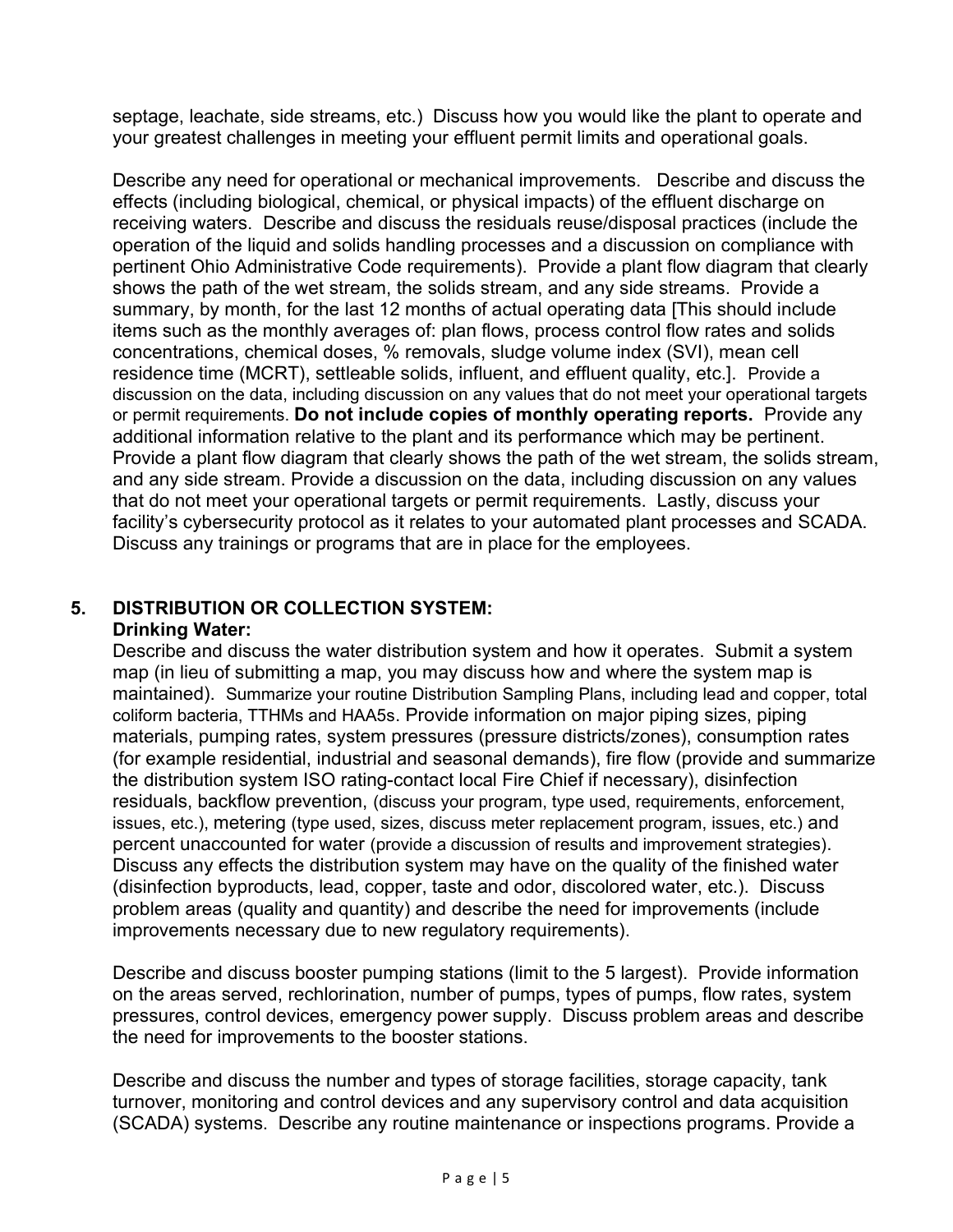detailed discussion about the prevalence of lead service lines in the Distribution System and how this is being handled.

#### Wastewater:

Describe and discuss the wastewater collection system and how it operates. Submit a system map that clearly shows the major services areas, trunk lines, pump stations, and significant problem areas. Provide a discussion on all of the above, as well as routine maintenance, emergency response, etc.

Provide a discussion of the major piping sizes, piping materials, flow rates, inflow and infiltration (I & I) and odor/corrosion problems. Describe and discuss any sanitary sewer overflows (SSOs) and combined sewer overflows (CSOs). Discuss problem areas and describe the need for improvements. Discuss programs for the reduction of SSOs, water in basement (WIB), CSO long term control plans, I & I reduction programs, and their current status.

Describe and discuss collection pump stations (limit to 5). Provide detailed information on collection areas, type of station, number of pumps, types of pumps, level control devices, force main size, flow rates and emergency power supply. Discuss any pump station problem areas and describe the need for improvements.

## 6. SAFETY PROGRAM:

Describe and discuss the safety program including the risk management plan, if required, at your facility. Discuss your personal involvement in the development and implementation of the safety program. Include a listing of personal safety equipment for plant workers and other safety equipment available at the plant. Include a copy of the minutes from the most recent safety committee meeting. Provide a summary or outline of your facility's safety manual. Indicate how your facility's safety program addresses provisions of the general OSHA standards (Code of Federal Regulations 29-1910 and 1926) such as chemical safety, confined space, hazard communication, lock/tag out, personal protective equipment.

## 7. PLANNING:

Describe and discuss your experience related to planning for a plant or system related project. This includes planning for a new plant, improvements, or expansions, any plans for future regulatory compliance and equipment or process changes. If you have no direct experience in planning for a plant change then describe a plant/system related event that required you to use planning skills such as a plant shutdown/start-up, emergency planning, etc. Discuss the various steps in the planning process and the end result of your planning efforts as well as the extent of your responsibilities. Please include discussion on your facility's 5 to10 year plans. Providing a list of projects without description and discussion is not acceptable. A thorough description of one topic is preferred over short descriptions of multiple topics. Include a discussion on how projects are, or will be, funded.

## 8. RESEARCH:

Describe and discuss any investigations or research programs you have participated in related to water and wastewater treatment. The projects could be completed or currently underway. Research experience may include anything from full scale studies to minor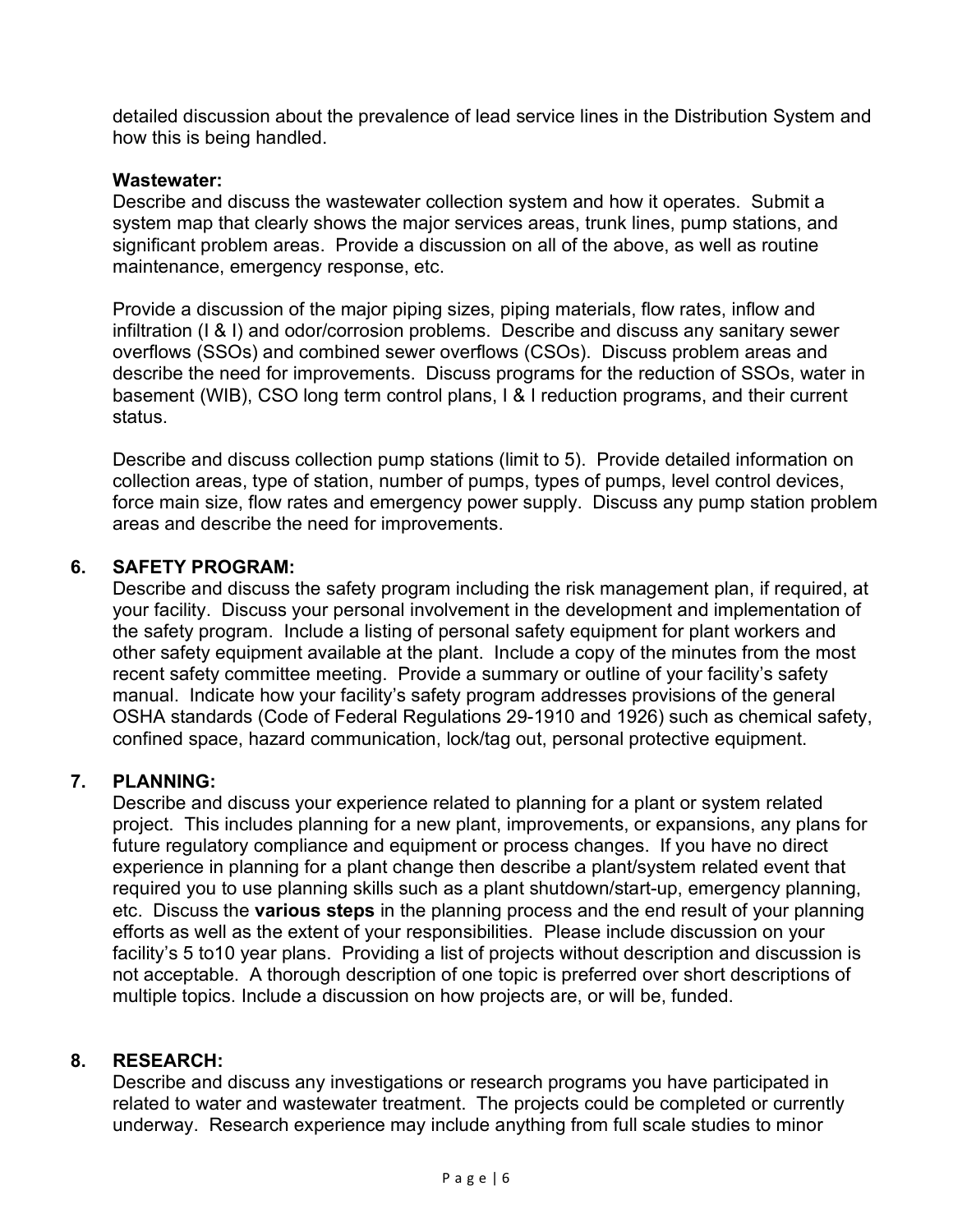process modifications related to the treatment facility. Show the degree of your responsibility, dates, results, and conclusions of the research, etc. Submit abstracts of reports, if any. [This section should follow the format of developing a hypothesis (goal), experimentation, analyzing results and developing conclusions.] Providing a list of projects without description and discussion is not acceptable. A thorough description of one topic is preferred over short descriptions of multiple topics.

#### 9. DESIGN:

Describe and discuss your personal involvement in plant/system design. This section could cover minor improvements suggested and/or implemented by you and/or your involvement on major plant/system improvements. Discuss your involvement on major plant improvements, including how they are selected and your interaction with them. Providing a list of projects without description and discussion is not acceptable. Provide a list of projects without description and discussion is not acceptable. A thorough description of one topic is preferred over short descriptions of multiple topics.

#### 10. STAFF TRAINING AND DEVELOPMENT:

Describe and discuss how and by whom employees are trained to operate and maintain your plant. Is training provided in-house? Do employees attend outside training? How have you assisted your co-workers in furthering their advancement in the field? Give names and Ohio EPA certificates obtained for persons you have assisted in their advancement. Describe your related teaching experience.

#### 11. PUBLICATIONS:

Describe publications you prepared, presented and/or published, when and where, coauthors, if any. Discuss your degree of contribution to the publication. Submit abstracts of papers. Publications could include consumer confidence reports, brochures, standard operating procedures, annual reports, etc.

## 12. ADDITIONAL INFORMATION:

Indicate any additional information related to your experience in the water or wastewater field which is not listed above.

#### REFERENCES:

Choose three references that are familiar with your professional responsibilities. Indicates the occupation of each reference along with their address and phone number. Ask each of the three to complete the attached reference form, addressing your technical competency, managerial ability, character, integrity and contributions to your field, and submit it directly to the opcert@epa.ohio.gov

PLEASE NOTE: Your exam should not include lengthy descriptions prepared by others, such as facility plans, annual reports, engineering reports, etc. The exam must be in your own words, concise and address all the above issues. All exams should be carefully proofread for spelling, grammatical and sentence structure errors prior to submittal. It is recommended that you have both industry professionals and individuals outside the industry proofread your examination.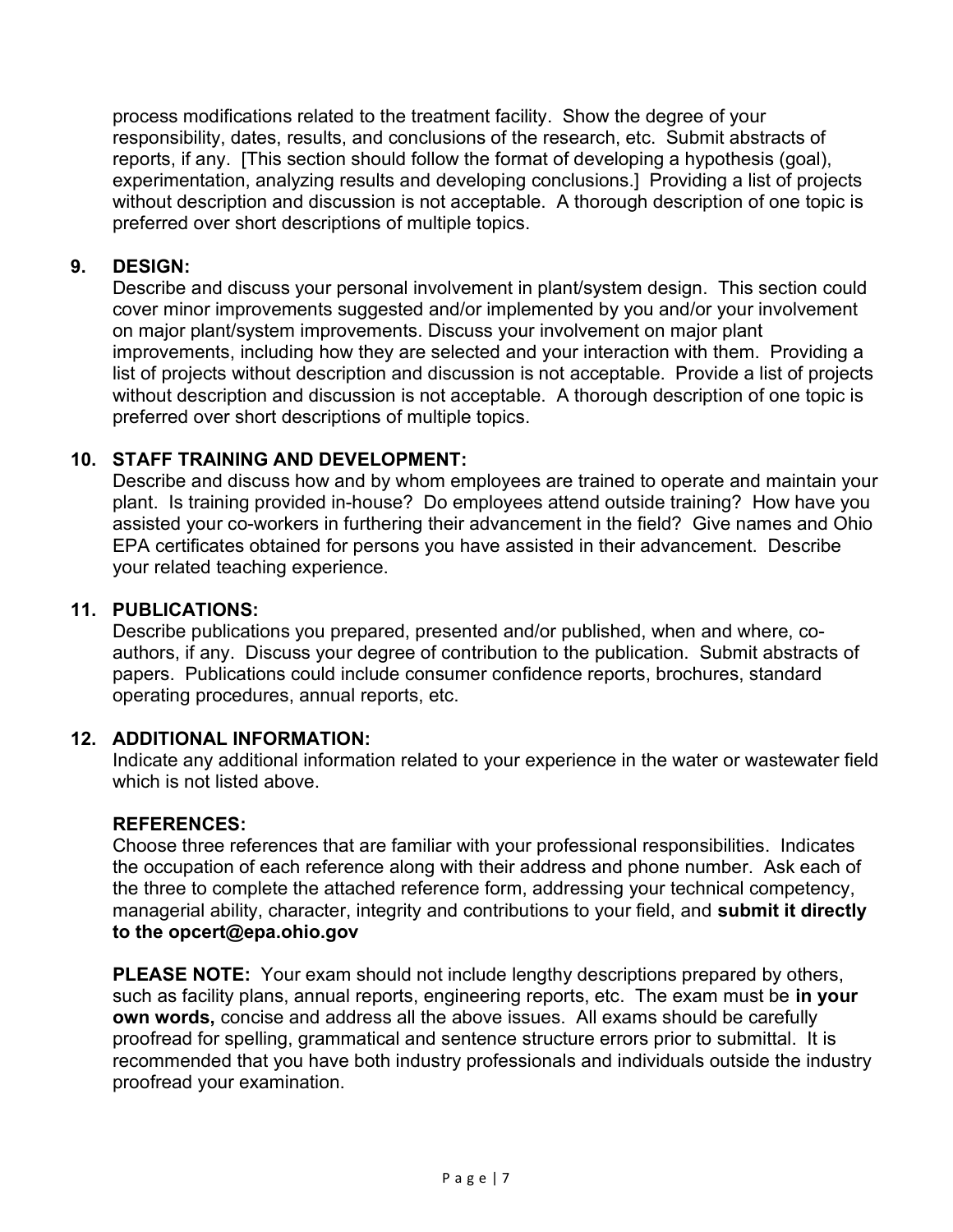All information included in your Class IV examination shall be written in your words. The use of material written by other individuals is prohibited.

Use of material that is not your own will be considered falsification and appropriate disciplinary measures regarding your certificate may be initiated.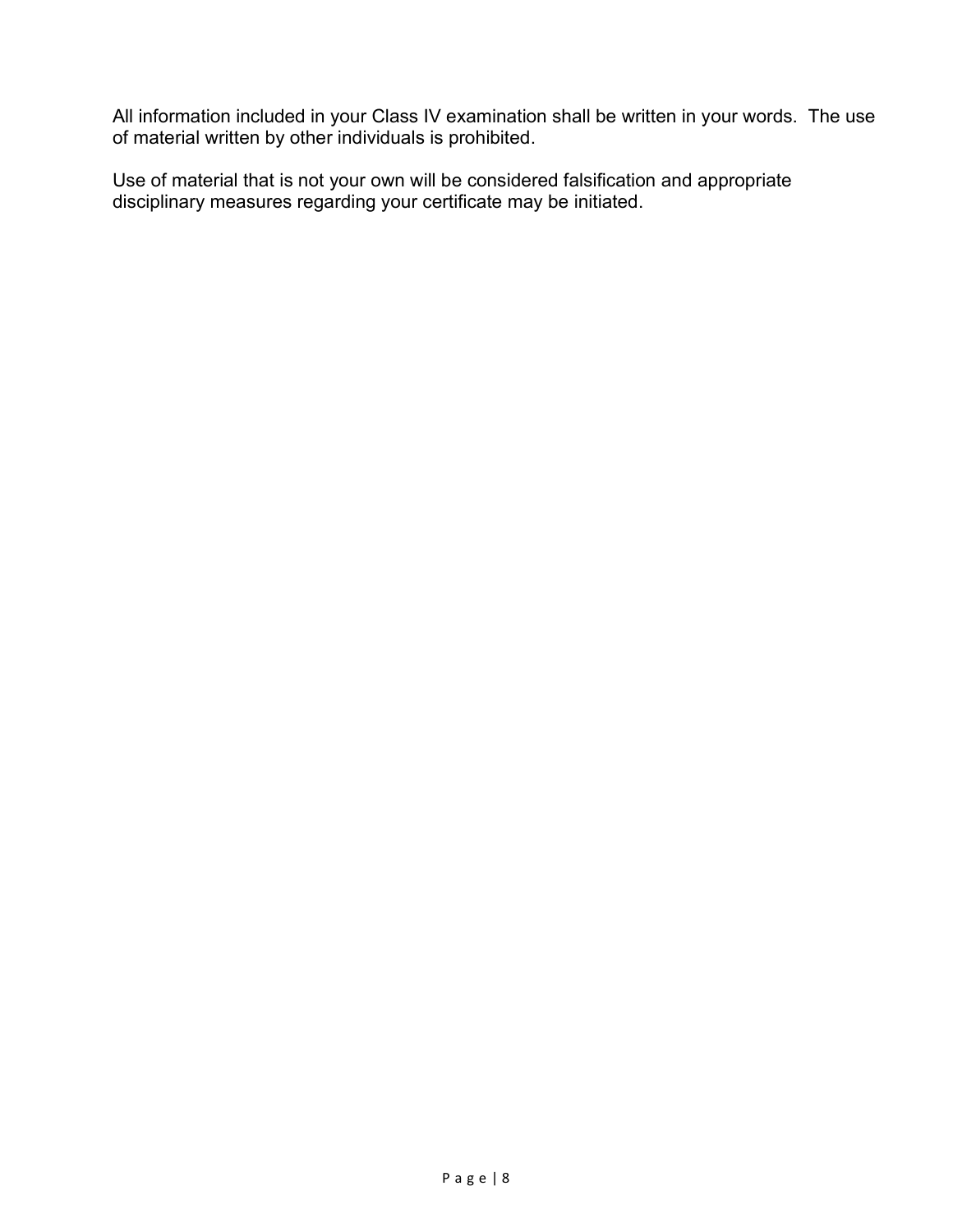## Ohio EPA Class IV Examination REFERENCE FORM

APPLICANT NAME:

REFERENCE NAME:

TECHNICAL COMPETENCY:

MANAGERIAL ABILITY:

CHARACTER:

INTEGRITY:

CONTRIBUTIONS TO THE FIELD:

REFERENCE SIGNATURE:

REFERENCE PHONE NUMBER: New York State State State State State State State State State State State State State State State State State State State State State State State State State State State State State State State Sta

REFERENCE RELATION TO APPLICANT:

Email to: opcert@epa.ohio.gov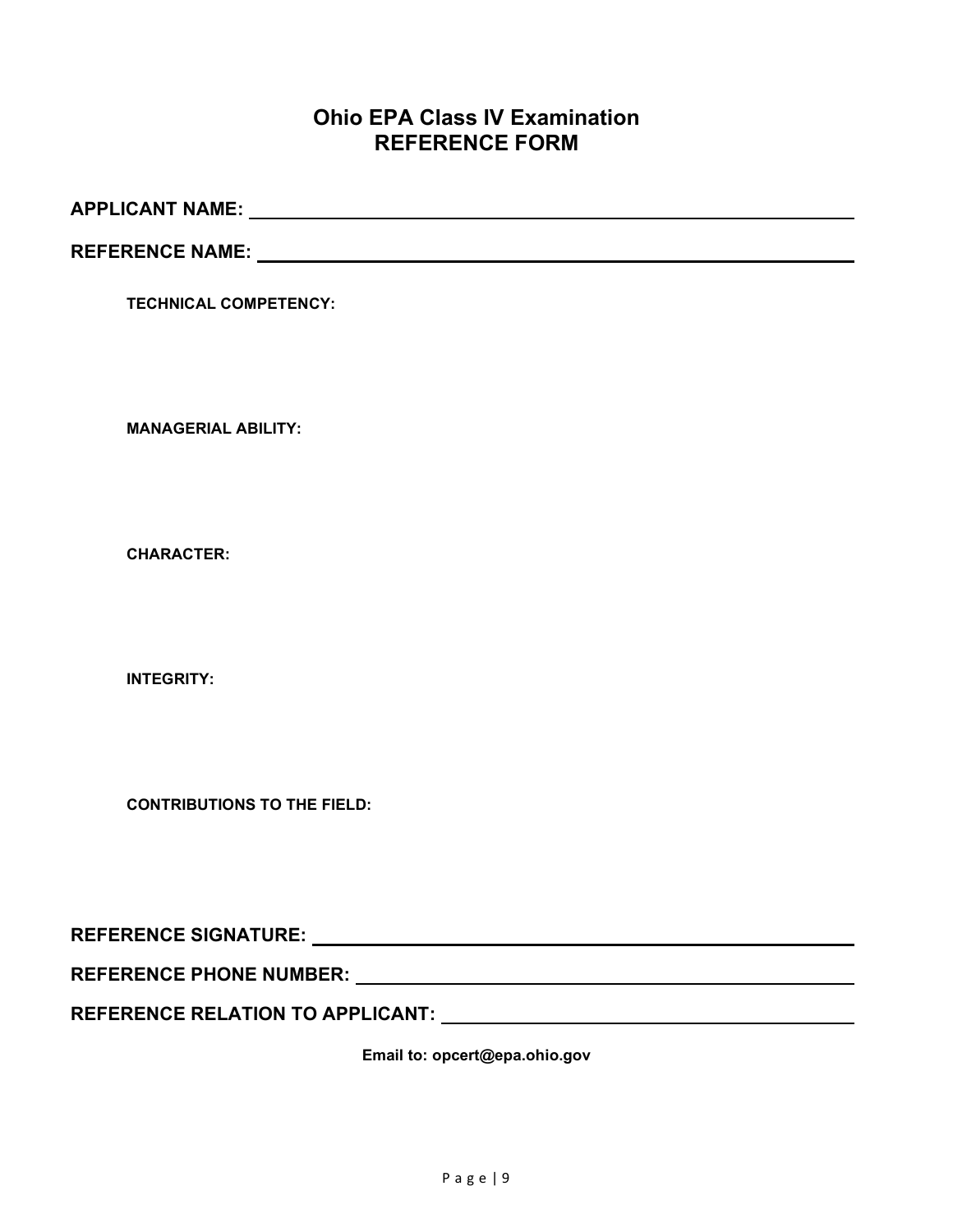## Ohio EPA Class IV Examination REFERENCE FORM

APPLICANT NAME:

REFERENCE NAME:

TECHNICAL COMPETENCY:

MANAGERIAL ABILITY:

CHARACTER:

INTEGRITY:

CONTRIBUTIONS TO THE FIELD:

REFERENCE SIGNATURE:

REFERENCE PHONE NUMBER:

REFERENCE RELATION TO APPLICANT: Network and the contract of the contract of the contract of the contract of the contract of the contract of the contract of the contract of the contract of the contract of the contract of t

Email to: opcert@epa.ohio.gov Ohio EPA Class IV Examination REFERENCE FORM

P a g e | 10